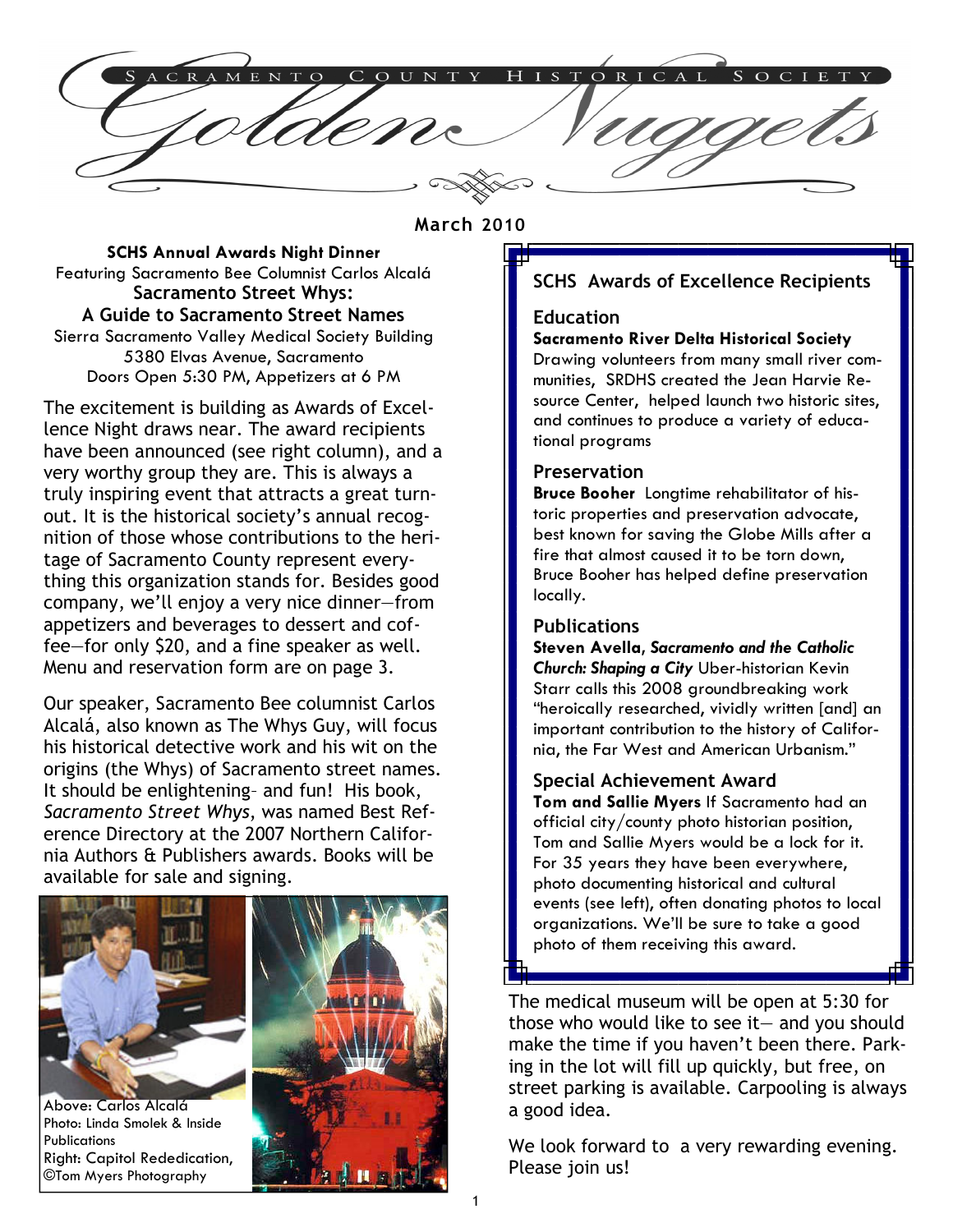President's Column By William Burg SCHS President



Part of the mission of SCHS is promoting history education for all ages. This month, some of our members will act as judges for Sacramento County History Day,

which takes place on March 13 at American River College. History Day is a national event, and county-level winners can advance to state competitions, culminating in a National History Day Event held at the University of Maryland in June. In addition to providing judges, SCHS sponsors a separate award for a History Day participant, with a cash prize.

Our other project involving students is an oral history project, in conjunction with The Met, a Sacramento charter high school. Students involved in the project were introduced to the concepts of oral history interviewing, visited the Sacramento Room to do preliminary research, and have begun interviews with SCHS members who grew up in Sacramento. These interviews will be transcribed and archived. Both of these projects encourage the next generation of Sacramento historians, who learn the basics of research, interviewing, writing, and even applying for grants. They are greatly aided by our members' participation.

Because many of us believe that learning should be a lifetime pursuit, SCHS programs and publications are intended for all ages. Students who learn an appreciation for history often carry that appreciation into their adult lives. Some retain a casual interest in history, others become hobbyists and avid readers of history books, while a few may even pursue careers in the field. They may even join local history or preservation organizations, if those groups are prominent enough to reach the public eye, active enough to produce programs and publications, and civic-minded enough to encourage today's students to appreciate history. In this way, promoting history education at the local level helps us to sustain our membership!

Finally, SCHS has a new logo, a generous gift from Mary Helmich, and a new nameplate for these Golden Nuggets is very close. Some of us

# **SACRAMENTO** COUNTY dtorica Societ

—especially this month's editor, who couldn't resist sneaking in to do a newsletter mostly about her favorite event—think the design is pretty hot. It was done by Steve Ball at Creative Directions.

Steve was also hired to do the layout for the new SCHS publication Sacramento's Breweries. This 128-page work by local historian Ed Carroll kicks off the resurrected Golden Notes historical booklets, which we can and will publish far more often than the longer, costlier Journals. The remaining Notes will be mailed by March 5. Buy more books at Beers, the Center for Sacramento History (SAMCC), Time Tested, and Corti's market. The next Notes is already well under way. A few less newsletters, a lot more in-depth history is our motto.

**SACRAMENTO COUNTY HISTORICAL SOCIETY** P.O. Box 160065 Sacramento, California 95816-0065 Message phone: 916-443-6265 www.sachistoricalsociety.org

 2009-2010 Board of Directors President: William Burg Secretary: Greg Voelm Treasurer: Dan Winkelman VP Programs: Pat Turse History Consortium: Dr. Bob LaPerrière

Members-at-Large Shelly Atkinson, Illa Collin, Clare Ellis, Tom Herzog, Carolyn Schimandle, Vivian Turner, Lisa Wire

 Membership: Jenan Saunders GOLDEN NUGGETS Published irregularly September through June Pat Turse, Editorial & Layout (just this time) Email: news@sachistoricalsociety.org Contributions Deadline: 20th of prior month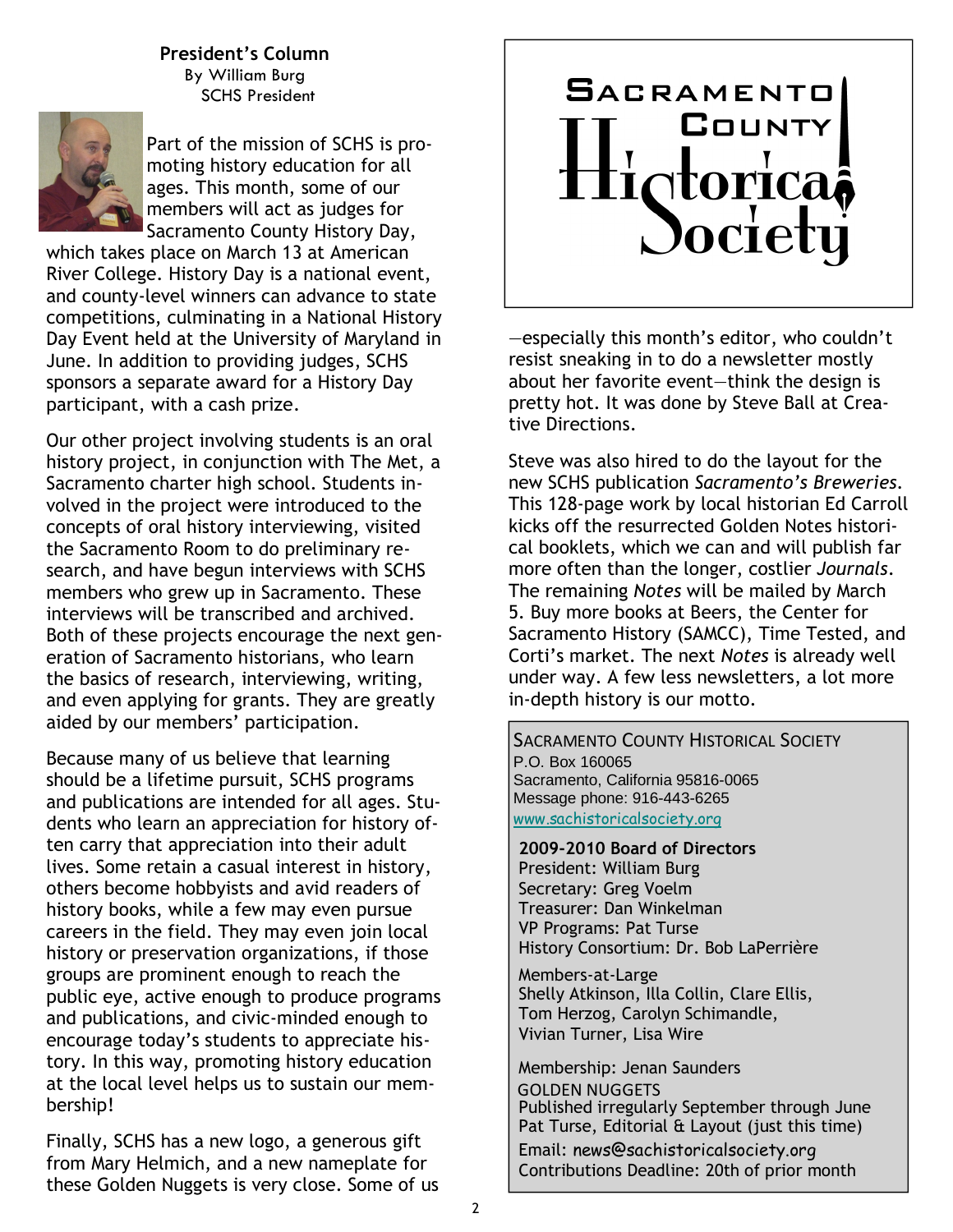SCHS Annual Awards of Excellence Night Dinner Menu

Tuesday, March 23, 2010, 6:00 PM

Catered by Vallejo's Restaurant

Assorted Soft Drinks Assorted European Non-alcoholic Beers

Appetizers (6:00 PM)

Tortilla chips, red and green salsas

Entrees (6:30 PM)

Carnitas

 Literally "little meats" are small pieces of seasoned, braised, then slowly roasted pork, producing a tender and caramelized chunk; Often served with onions, salsa, guacamole, cilantro, refried beans, and tortillas

Chicken Mole

Roast chicken topped with a complex, slightly sweet sauce that includes a variety of chiles, nuts and/or seeds, chocolate, spices, and various other ingredients

## Alternate Entrees/Side Dishes

Spanish rice, salad with cheese, tomatoes, beans with cheese, roasted peppers, guacamole, sour cream, onions, cilantro, red & green salsa, pico de gallo (a less liquid salsa) and tortilla chips; veggie tamales and whole beans for strict vegetarians by order

> Dessert Cake and Decaf Coffee

SCHS "Awards of Excellence" Awards Dinner Reservation Form Tuesday, March 23, 6:00 PM

| Name: |  |
|-------|--|
|       |  |

Number of Dinners:  $x \xi 20=$  Number of veggie entrees?

Make check payable to Sacramento County Historical Society or SCHS Send to: Sacramento County Historical Society PO Box 160065 Sacramento, CA 95816-0065

NYANYANYANYANY

Check must arrive by Thursday, March 18, at 5 PM No tickets will be issued; we will have a check-in list at the door

 $\blacksquare$  Phone:

WAVAVAVAVAVAVAVAVAVAVAVAV